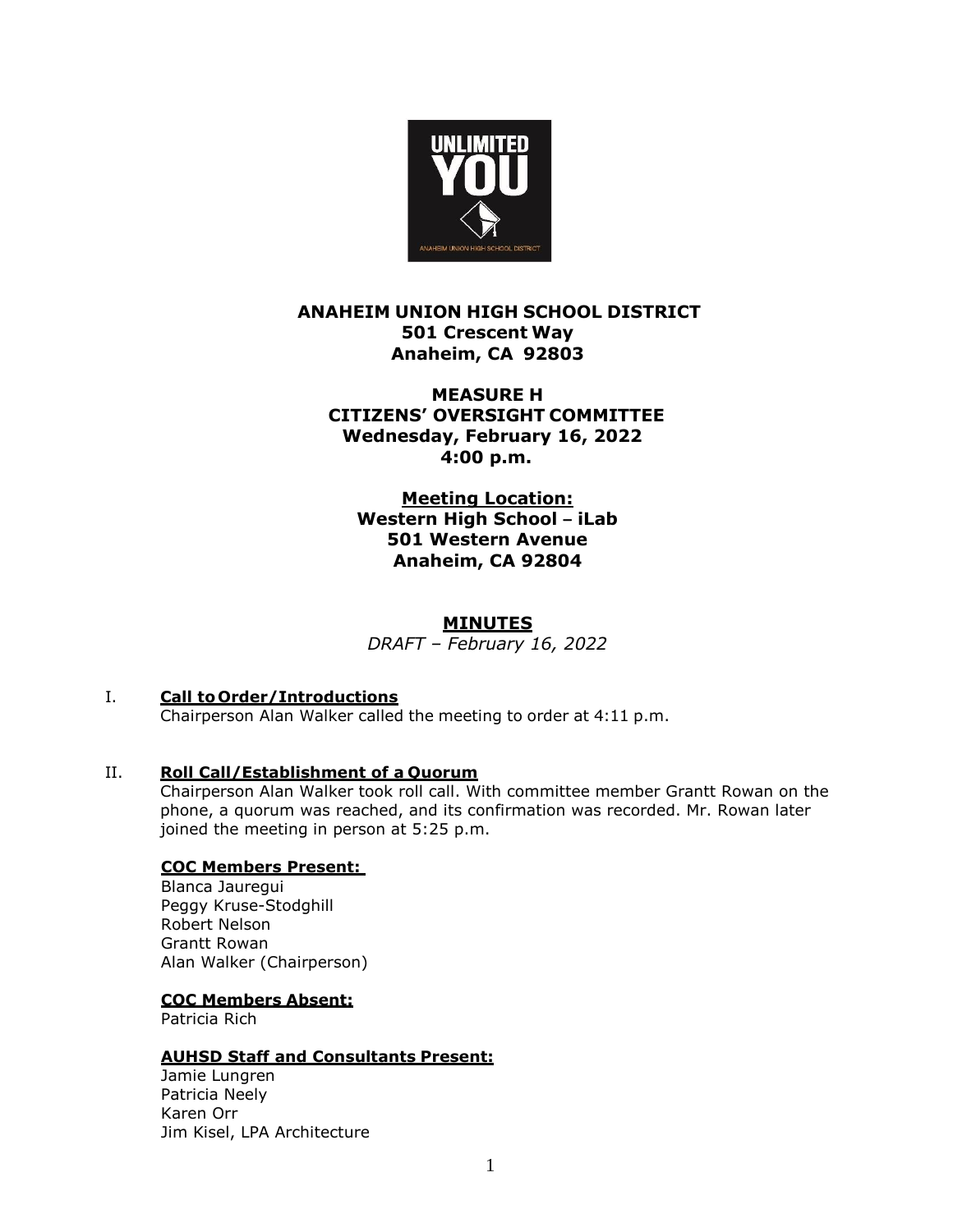Rick Musto, LPA Architecture Bobby Patel (Auditor) Kunal Shah (Consultant)

### **Members of the Public Present:**

None

#### III. **Adoption of Agenda and Approval of Minutes**

Committee member Peggy Kruse-Stogdhill made a motion that was seconded by committee member Robert Nelson to adopt the agenda of the February 16, 2022, COC meeting. All committee members agreed and the agenda was adopted.

Committee member Peggy Kruse-Stogdhill made a motion that was seconded by committee member Robert Nelson to approve the draft minutes of the November 17, 2021, COC meeting. All committee members agreed and the minutes were approved.

#### IV. **Public Comment**

There were no public comments.

#### V. **Staff Update on Measure H Program**

Patricia Neely informed that the District's auditor would be joining the meeting, in person, to discuss the Measure H Financial/Performance Audits dated June 30, 2021, and reminded the COC that a Measure H program and financial/expenditure reports would not be presented as the focus of the meeting was the preparation of the committee's annual report.

### VI. **Discussion/Information Items**

Building Fund (Measure H) Financial/Performance Audits dated June 30, 2021 At 4:15 p.m., Bobby Patel, the District's auditor from Eide Bailly, LLP, joined the meeting in person, to discuss findings on the Measure H Financial and Performance Audit Reports dated June 30, 2021, that were prepared in conformance with the requirements of Proposition 39 and Article XIIIA of the California Constitution. The data audited spans July 1, 2020, through June 30, 2021. Mr. Patel explained that he would be discussing the two Measure H reports that were given to the COC members. The first report is the Financial Statement Report which addresses internal controls and other areas of compliance, and the Performance Audit which is compliance in itself.

Mr. Patel defined that an audit is a process designed to provide reasonable assurance on whether the financial statements are free of material misstatements.

The financial audit rendered an unmodified opinion which is the highest level of assurance that an auditor can provide. Mr. Patel stated that the funds were being spent as intended, and that there are no material weaknesses, no material mistakes nor deficiencies found.

The next aspect of the audit report is the performance audit. This audit focuses on how the expenditures align with Article XIIIA of the California Constitution and with the language on the ballot measure that the voters approved. Out of all the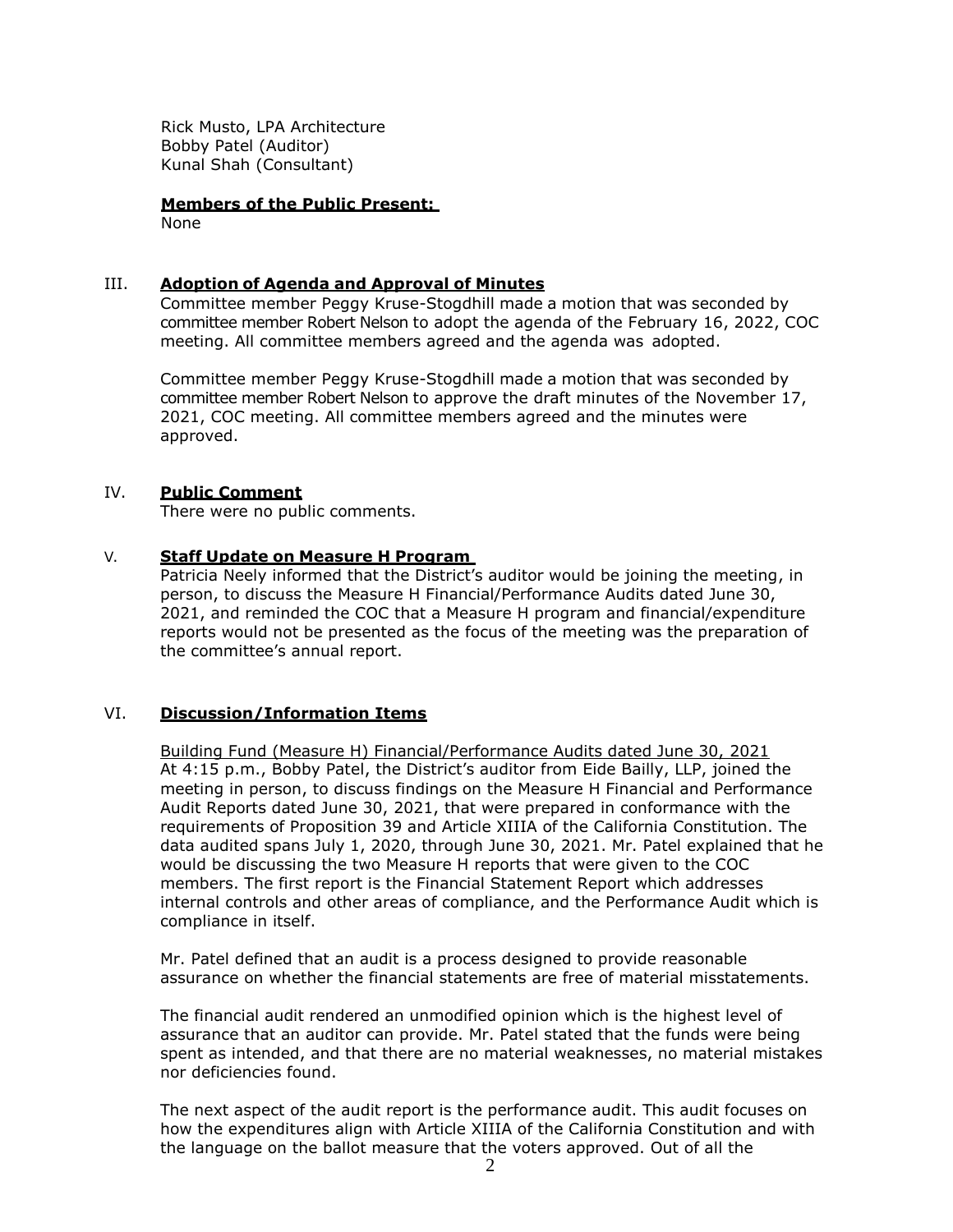expenditures, the auditors tested 87% of the expenditures and they were all in alignment with the approved projects, and that there were no concerns or findings to report, in essence a clean bill of health on a sampled approached.

Staff asked that Mr. Patel discuss how his firm is helping the District with audits related to Proposition 51 funding related to the School Facility Program). The District applies for Proposition 51 funding to augment project budgets with state dollars. Mr. Patel informed how his firm just completed the audit for Oxford's Academy CTE project and found no issues to report. He mentioned that performing audits on the Katella HS DROPS project, and the Cypress HS Site Improvement project, would be next. Staff explained how the Office of Public School Construction process works and the typical timelines involved.

Bobby Patel left the meeting at 4:26 p.m. upon no further questions from the committee.

#### Facilities Master Plan Update

Shortly thereafter, LPA, the architectural firm that was Board approved in October of last year to update the 2014 Facilities Master Plan (FMP), started with its presentation to the COC of this seven-month long process. The virtual presentation was conducted by two LPA principals, Jim Kisel and Rick Musto. The FMP overview and milestone schedule handouts were provided for the COC's use. Upon conclusion of the presentation, Alan Walker asked how many FMPs had LPA done for other districts. Jim Kisel responded that LPA had done approximately 85 FMPs for districts throughout the state, including AUHSD's 2014 FMP, and those of neighboring districts. Alan also asked why was the District was embarking in an FMP update. The response from LPA was that it was important to update the document to 1) Accurately reflect changes in demographics; 2) Recalibrating needs based on 2022 costs, and not the 2014 costs from the previous FMP; 3) Reflect and communicate the good work done thus far with Measure H funds; and, 4) Preparing for the possibility of another bond measure in November 2022. Robert Nelson asked if LPA shared what other districts were doing with their FMPs. LPA responded affirmatively but not extensively as AUHSD has its own very developed vision.

LPA discussed the upcoming Community Forums (West and East Schools in February and March, respectively, and a General Session in April).

LPA stated that in order to achieve a long range, forward looking roadmap, the District's updated FMP would be:

- People driven by the stakeholders
- Research informed with a real focus on the students being learner-centered
- Exploratory looking at different options and possibilities
- Transparent in terms of the process
- Implementable in connecting projects to funding

Committee Peggy Kruse-Stodghill asked if technology upgrades would be provided ubiquitously throughout the District now that the schools have their specialized programs. Jim Kisel responded that the cost for technology infrastructure would be included in the cost for modernization or new construction.

The COC members asked to be informed of the dates of the Community Forums. LPA concluded the FMP presentation at 5:09 p.m.

At 5:45 p.m., chairperson Alan Walker left the meeting due to a previous commitment. Committee member Robert Nelson assumed the role of chairperson